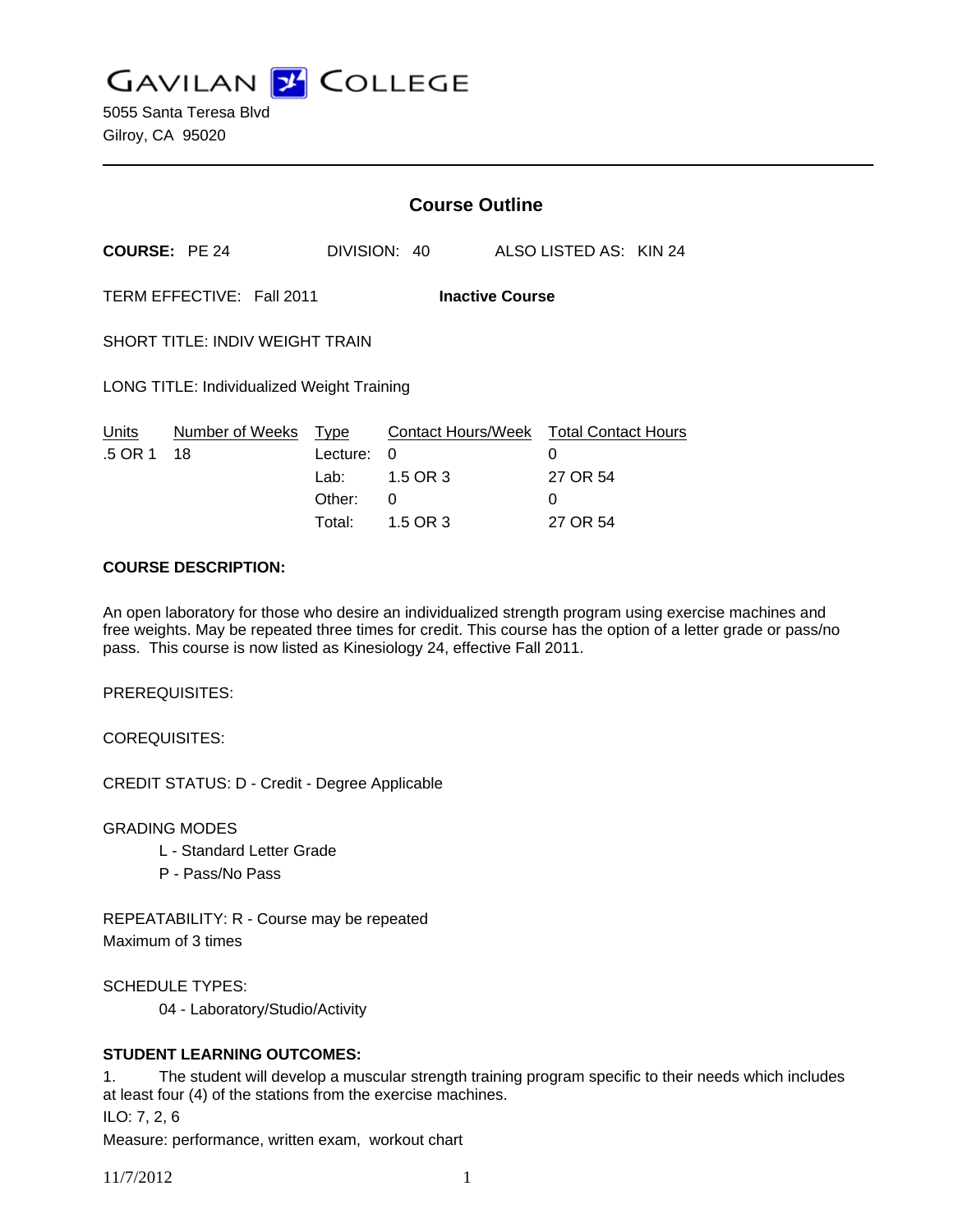2. The student will incorporate at least two (2) abdominal strength training exercises and at least two (2) exercises using hand weights into their workout program.

ILO: 7, 2, 6

Measure: demonstration, workout chart

3. The student will name the major muscle groups used in the exercises they perform.

ILO: 2, 1

Measure: written exam, oral exam

4. The student will apply safety procedures when utilizing free weights and demonstrate the proper form when performing exercises.

ILO: 6, 7

Measure: demonstration

5. The student will attempt at least two (2) types of exercise routines.

ILO: 2, 7, 4, 6, 1

Measure: performance, demonstration, written exam

# **CONTENT, STUDENT PERFORMANCE OBJECTIVES, OUT-OF-CLASS ASSIGNMENTS**

Inactive Course: 11/08/2010

This course is now listed as Kinesiology 24, effective Fall 2011.

Curriculum Approval Date: 04/14/2008

1.5 - 3 Hours

Course orientation, including grading and the procedures for use of the open lab.

SPO: Students will explain the requirements of the course, including how they are graded, the dress code, and use of the workout chart. They will correctly log themselves in and out of the lab.

## 3 - 6 Hours

Continue orientations as needed. Discuss the importance of stretching as a warm-up activity. Explain the benefits of stretching both before and after working out and demonstrate stretches for the lower body and the upper body. Demonstrate and describe each of the stations on the exercise machines. This will include safety and proper lifting techniques.

SPO: The student will demonstrate at least two stretches each for the lower body and the upper body. They will discuss the benefits of stretching. Each of the stations on the exercise machine - lat pull, leg press, pec deck, leg extension/leg curl, upright rowing, incline/bench/shoulder press, and ab/ad thigh machine - will be demonstrated by the student using the correct technique.

#### 4.5 - 9 Hours

Discuss and demonstrate the abdominal stations and the back extension station as well as the use of stability balls and medicine balls. Introduce the use of free weights. Explain and demonstrate the various strength training exercises available utilizing hand weights.

SPO: The student will demonstrate a variety of abdominal strength training exercises. They will discuss the function of the back extension station. The student will demonstrate four (4) exercises that can be performed with the hand weights.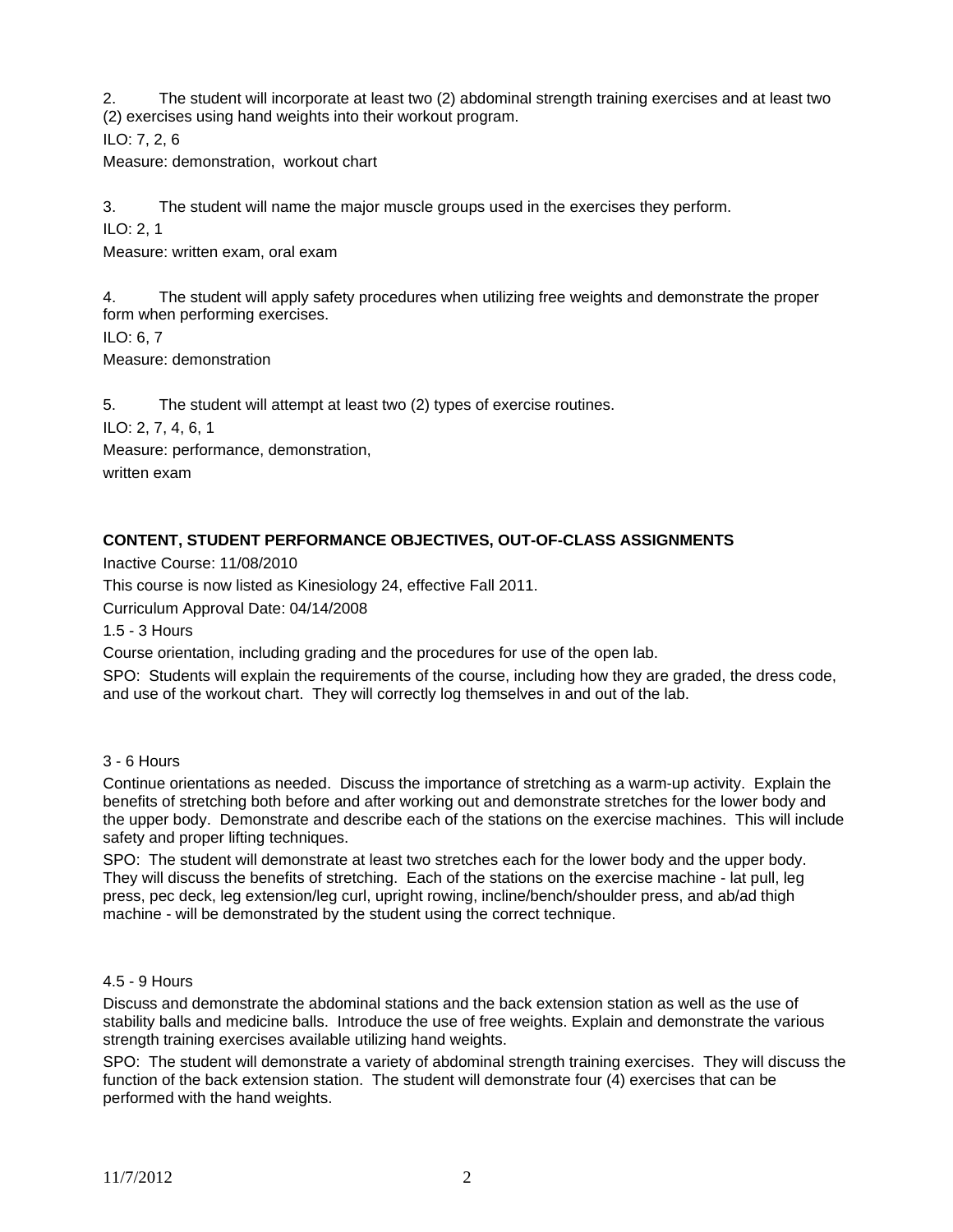### 4.5 - 9 Hours

Review the use of free weights. The proper techniques and the importance of safety will be discussed and demonstrated for the bench press, squat, decline press, incline press and preacher curl. Different types of exercise routines will be explained. This could include pyramid, circuit, progressive resistance, upper body/lower body, and 3 or 4 day split.

SPO: Students who work with free weights will demonstrate the proper lifting techniques for each station they utilize. They will employ safety requirements. Students will explain at least two (2) types of exercise routines.

### 12 - 24 Hours

Continue to demonstrate and review the proper use of the strength training equipment available in the lab. Assist the students with developing a muscular strength training program specific to their needs.

SPO: Students will develop a workout routine and apply the skills learned into a weekly workout program. They will record their progress on their workout chart.

2 Hours Written final.

This is a skill building class where the student's skills or proficiencies will be enhanced by supervised repetition and practice in class.

### **METHODS OF INSTRUCTION:**

demonstration, peer teaching, small group

#### **METHODS OF EVALUATION:**

The types of writing assignments required: None The problem-solving assignments required: None The types of skill demonstrations required: Performance exams The types of objective examinations used in the course: Multiple choice Matching items Other: short answer Other category: Other: Required student participation The basis for assigning students grades in the course: Writing assignments: 0% - 0% Problem-solving demonstrations: 0% - 0% Skill demonstrations: 20% - 30% Objective examinations: 10% - 20% Other methods of evaluation: 50% - 80%

## **REPRESENTATIVE TEXTBOOKS:**

## **ARTICULATION and CERTIFICATE INFORMATION**